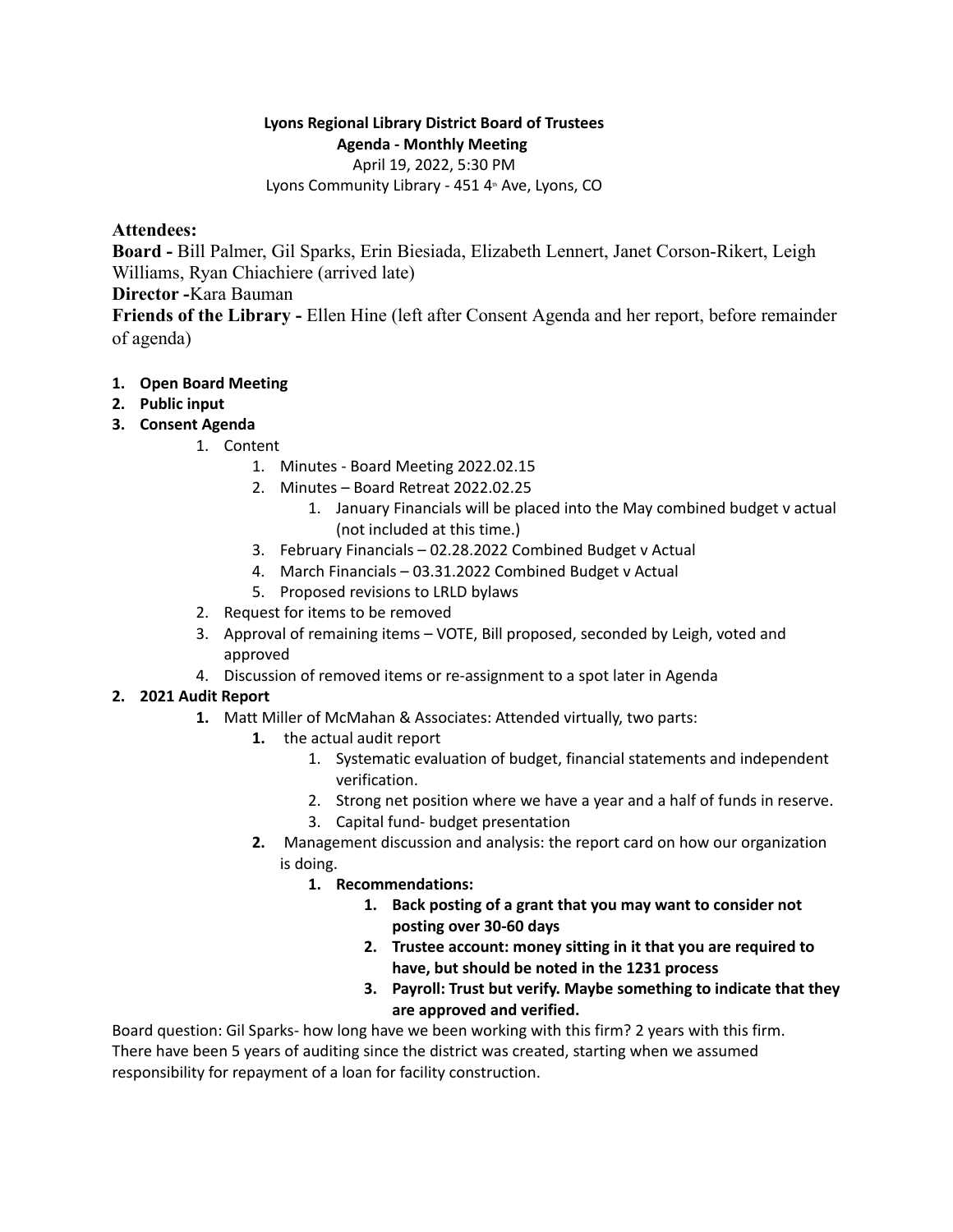CPA noted: Audit began March 28<sup>th</sup> and was completed April 11<sup>th</sup>. That is very quick and clean. Staff was very helpful and there were no glaring concerns.

Leigh: Now that we have had 2 recommendations for two years, we should commit to changing before the next year.

Kara: These are being addressed as of now and will continue to document for next year's audit. Anticipate them being resolved.

#### **2. Library Director's Report**

- **1.** Anita Miller's *Perpetually Creative* Tandem Art Show Reception. Very well attended and well received. New name plaque, lighting, and do not climb sign have been placed by the bear Ursa Libris. Also new lighting.
- 1. Baile Latino dance classes and Fiesta: Very well attended.
- 2. StoryWalk update: Presentation to BOT is next week. Deconstructed picture book that is laminated & protected that is placed along a path or trail. Library recommendation was in LJ Park.
	- 1. Since it is a new board we should make a recommendation to them for approval.
- 3. BJ Campbell is retiring the end of the month. Interviews for her replacement are ongoing. '
- 4. Community wide call for presenters brought us a lot of opportunities for programming over the summer.
- 5. Mindful programming in May ramping up.
- 6. Eyes of Freedom coming in June, Pride event in Sandstone.
- 7. Low planters need to be replaced in the front. They have applied for a grant for it, but will keep us updated if they need additional capital funds to cover it.
- 8. Becky and Dana are heading to a maker festival in Colorado Springs. They will meet with staff and see what is possible.
- 9. Fire department CPR & AED training for library staff.
- 10. Science of reading bill has been scraped down and is in committee now
- 11. Lyons chamber meeting is next week at Solace.
- 12. Physical circulation is completely back to where it was at initial opening (pre-pandemic). No expectation that it will slow down. Lent more this month then ever in the history of the district.
- 13. EV charger is on order
- 14. Questions:
	- 1. Gil- have the staff ever gone through active shooter training? It is up next.
	- 2. Audit report: Any thought to more aggressively reducing that debt if we are in a stable financial situation? This should be continued to be looked at now that we are in "normal" year.
	- 3. Janet: Should we review existing insurance because of the new fire concerns? Kara will look into and get back to us. Policy is in dropbox if you want to review.
- **2. Friends Report –** Ellen Hines: Latin speaker and dance lessons were very well attended. On 4/30 there will be a larger event to recruit Friends of the Library and have a big Fiesta. They are moving forward with other summer events, including trivia, silent movie nights or a murder mystery. Book